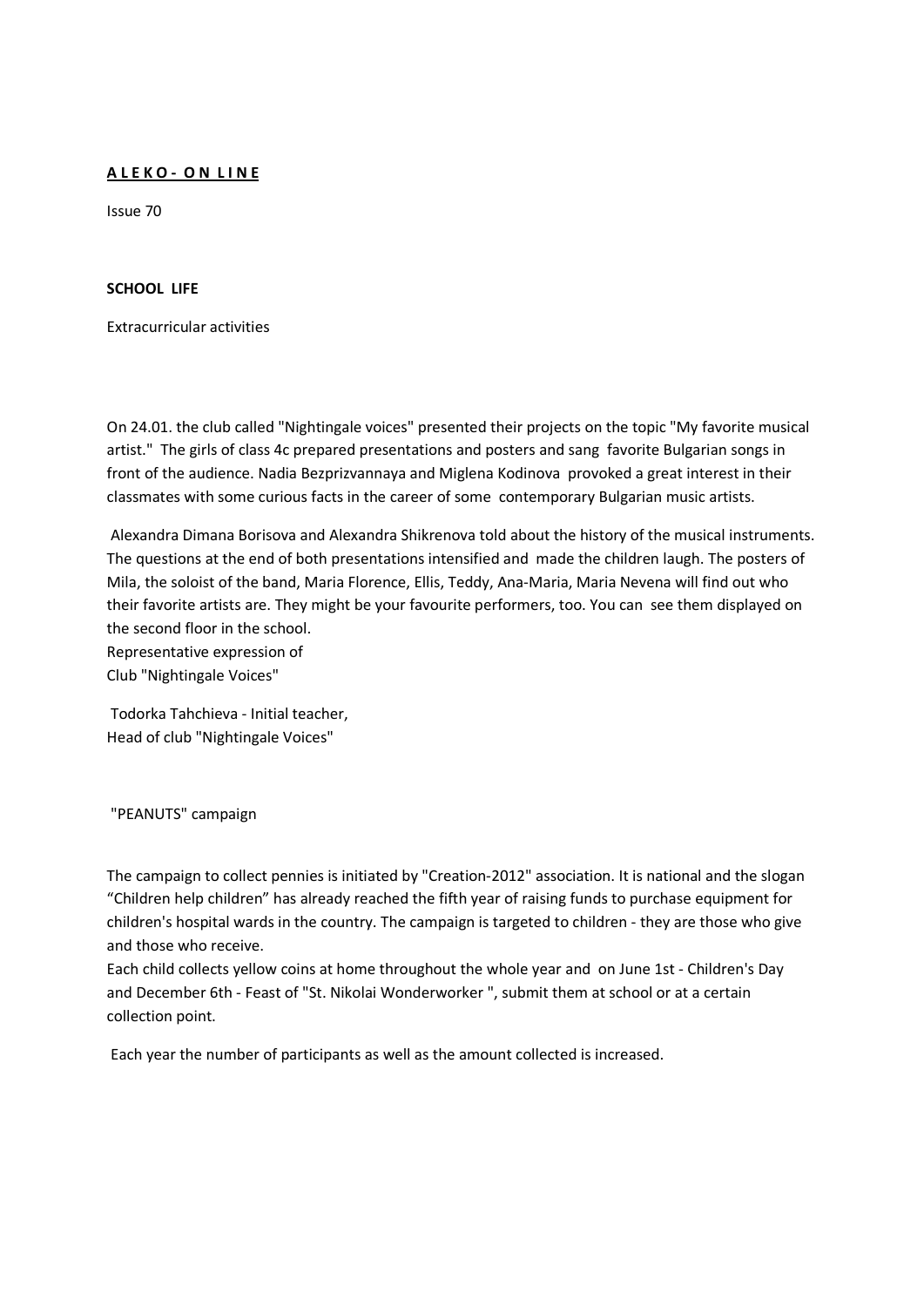#### AN INTERVIEW AT THE HOSPITAL

- Why do you participate in this campaign?

- To help sick children get healthy.
- How much money was collected this year for the Medical Center in Burgas?
- For now, about 6,000 Levs but the nation will continue to be active in collecting.
- How did you know about this?

- I saw the moneybox at the school guard, I took their brochure and having read its contents I was very impressed and I started collecting "peanuts".

Being interviewed:

 Ivan Salambashev from class 6a OMG "Academic Kiril Popov "

-------------------------------------------------------------------------------------------------------------------------------------------

- How do you feel when you donate?

- Happy, I am happy that I have helped the sick children.

- What equipment have you donated for the University Hospital "St. George" in Plovdiv by means of the "Peanuts" campaign - 2011"?

- An Infuzomat, two perfusors, a holter, three biopsy instruments, a computer configuration with a monitor and a printer as well as 13 pieces of medicine cupboards.

- How many schools and kindergartens were involved in the campaign this year?

- The campaign once again took over 30 schools and three kindergartens in the city, many companies and institutions as well as children from Sofia, Dobrich, Varna, Burgas and Perushtitsa, etc.

Being interviewed :

 Nicholas Pachev from class 6a OMG "Academic Kiril Popov "

Interviewed by Mary Mincheva class 3d, club "Aleko School Media"

# **SCHOOL FOR PARENTS**

WHEN A CHILD IS IN CRISIS

HERE ARE A FEW RULES THAT WILL HELP YOU BE EFFECTIVE WHEN YOUR CHILD IS A CRISIS.

 Your first goal is to control yourself. Relax, do not try to keep your child under control. Walk around the house, count to one hundred, call a friend. Do not let lose control. You are not responsible for your child`s self-control: he/she makes his/her own choices.

Instead, you are responsible for how you will bear his/her reactions. Try not to commit-